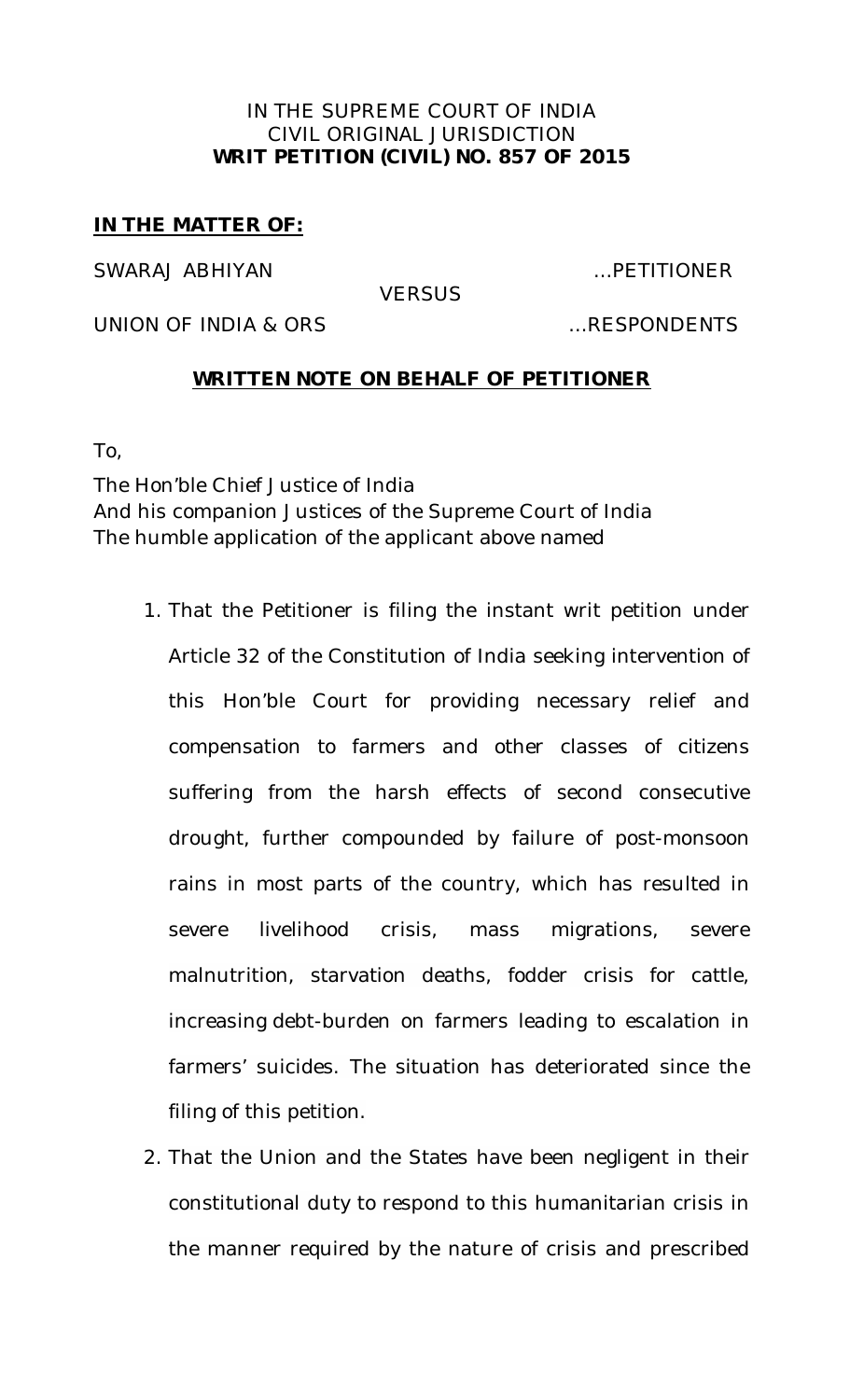by the Manual of Drought Management of the Government of India, as is clear from their submission to this Court in response to the present petition.

- 3. That in view of the aforesaid and the justification provided below, this Hon'ble Court may be pleased to issue the following direction to the Union and States, limited to rural areas declared to be drought affected by the respective governments and for a limited period upto October 2016 or till the impact of drought is mitigated:
- 4. That, all States may be directed to ensure food security of the drought affected by making provisions for:
	- a. Food-grains as prescribed for "priority households" in the National Food Security Act (5 Kg. per person per month) for all the households irrespective of their category, provided that entitlements for Antyodaya householders any additional entitlements announced by any government shall not be adversely affected by this order. The households that do not have a ration card or family members left out from existing ration cards shall be issued special and temporary coupons for this purpose on production of ADHAR or Election Photo Identity Card or any other proof of residence accepted by the government.
	- b. Additional 2 kg of daal per household ( or 400 gm. per person) per month [@Rs.](mailto:@Rs.) 30 per kg and 1 litre of edible oil per household (or 200 gm per person) per month @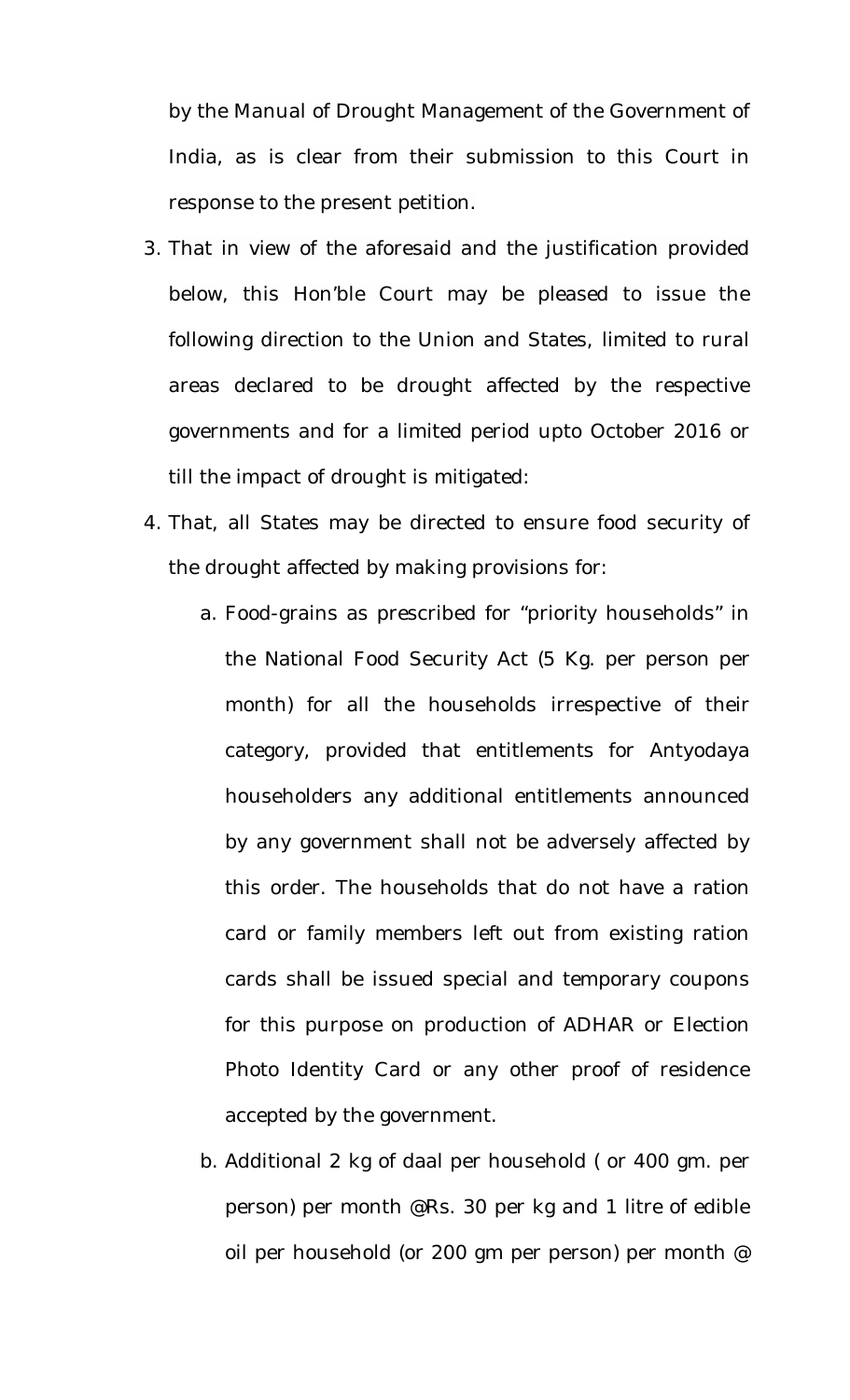Rs 25 per litre to be made available through the Public Distribution System, as is being done in Tamil Nadu. Copy of the details given by Tamil Nadu under the Public Distribution system from the government website<http://www.tncsc.tn.gov.in/html/pds.htm> has been annexed as **ANNEXURE-N1**

- c. Additional one egg (or, failing that, 200 gm of milk) per day in the Mid-Day Meal scheme in the rural schools.
- 5. That Union of India may be directed to make funds available to the drought affected states for employment under MNREGA without any cap or delay and the States may be directed to initiate immediately work demand application camps under MNREGA in all panchayats and to keep at least one MNREGA work open at all times in every village
- 6. That States may be directed to:
	- a. Ensure transparent and timely payment of Crop Input Advance to the drought affected farmers as per the norms laid down by the Ministry of Home Affairs latest by 31<sup>st</sup> March 2016. Copy of the MHA circular(32-7/2014-NDM-1 dated 8 April 2015 has been annexed as **ANNEXURE-N2.**
	- b. Establish Fodder Banks as per the revised guidelines of the Centrally Sponsored Fodder and Feed Development Scheme. Copy of the letter of Ministry of Agriculture, Department of Animal Husbandry, Dairy and Fisheries, F. No. 2-39/2012/AHT/FF, dated 26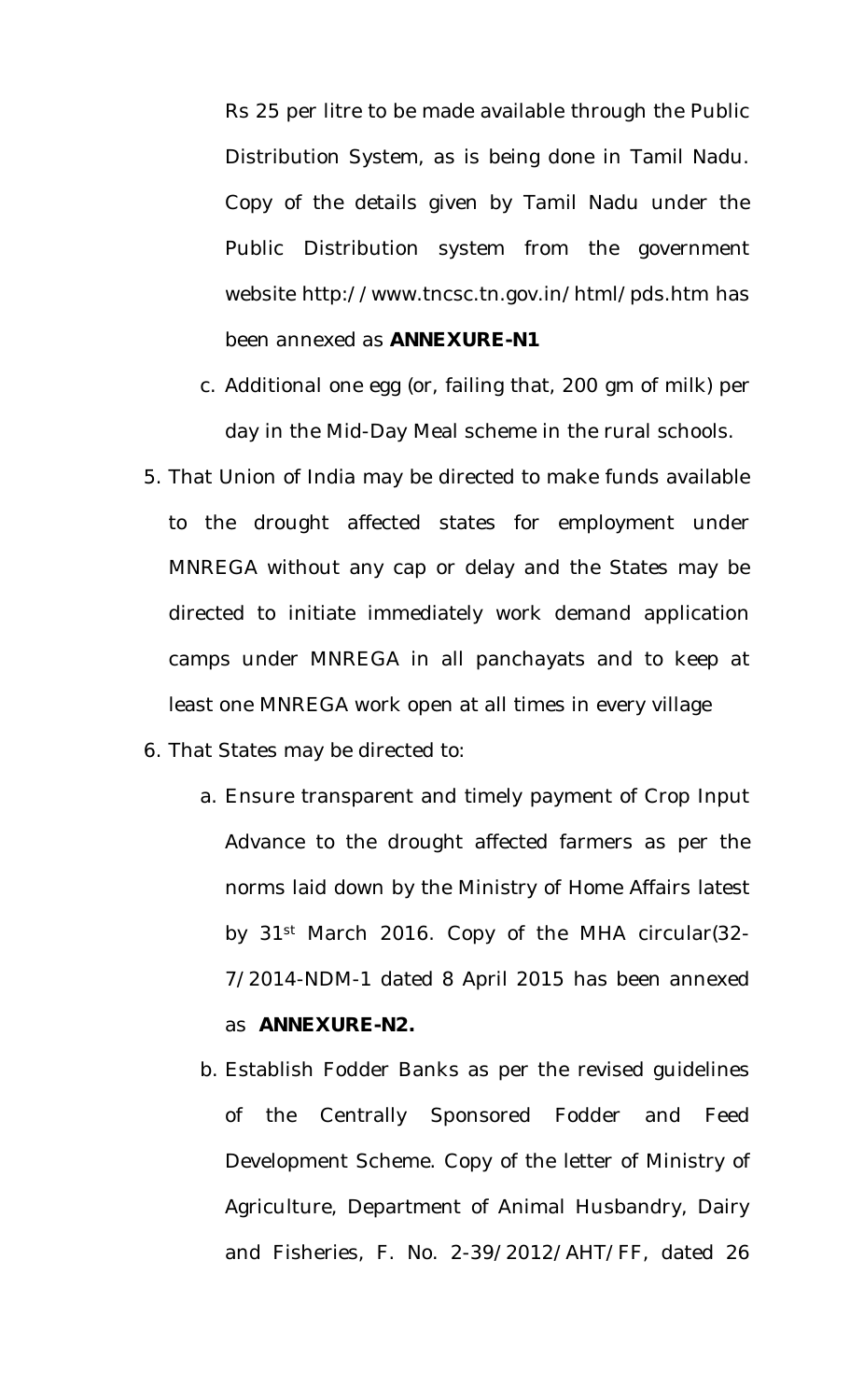September 2012, has been annexed as **ANNEXURE-N3**, and follow the Union government's Advisory on measures to be taken to increase the availability of fodder. Copy of Ministry of Agriculture, Department of Animal Husbandry, Dairying and Fisheries circular, dated 29 May 2015 has been annexed as **ANNEXURE-N4**; Union of India may be directed not to put financial cap on support for Fodder Bank component.

- c. Hold meetings of State Level Bankers' Committees for restructuring of crop loans and other outstanding loans of drought affected farmers as per the RBI guidelines (RBI/2014-15/512 FIDD No. FST.BC.52/05.10.001/2014-15 dated 25 March 2015. Copy of the RBI guidelines (RBI/2014-15/512 FIDD No. FST.BC.52/05.10.001/2014-15 dated 25 March 2015 has been annexed as **ANNEXURE-N5** and report the relief granted.
- d. Take all necessary measures to tackle water crisis, especially any shortage of drinking water as per the Manual of Drought Management.
- 7. That States of Bihar, Gujarat and Haryana may be directed to immediately declare drought in areas that meet the criteria laid down by the governments or in the Manual of Drought Management
- **8.** That the Hon'ble Court may appoint independent and empowered Commissioners to oversee the implementation of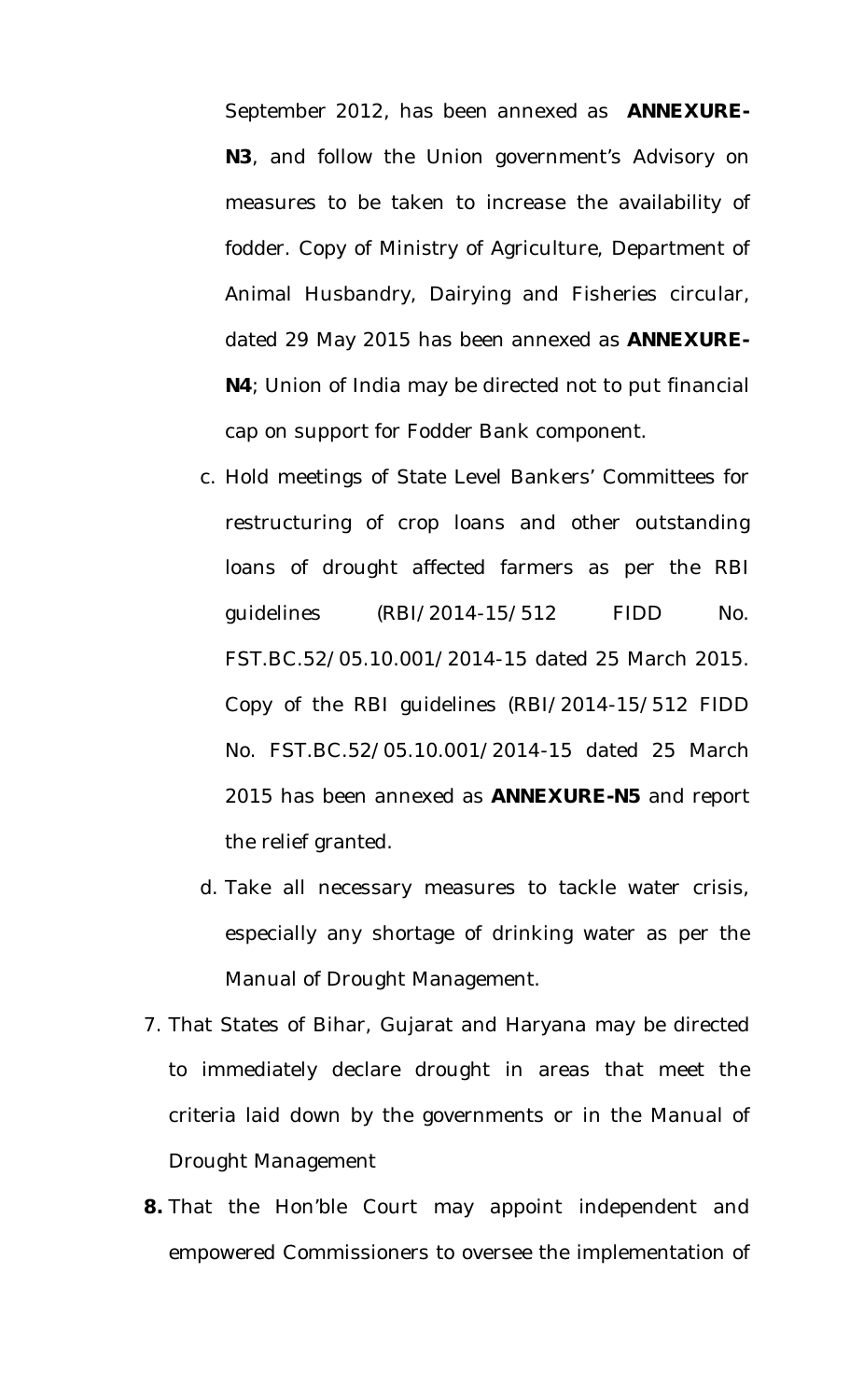these orders and make any further suggestions for mitigation of the misery of drought affected people. On the same lines as order of the Supreme Court appointing Commissioners in WPC. 196 of 2001, Copy of the order in WPC. 196/2001 have been annexed as **ANNEXURE-N6.**

### **NOTES AND JUSTIFICATIONS FOR EACH PRAYER:**

- **9. Universalization of PDS (para 4a)**: this step is necessary because the existing PDS system leaves out a significant proportion of needy households for various reasons:
	- **a.** There are widespread reports of large number of people in villages without any ration card or NFSA entitlement slips; those households left out tend to be poor and vulnerable.
	- **b.** Classification of "BPL/APL" households in the previous systems (that continues to operate in UP and Gujarat and still persist in many states that have transited to NFSA) is notoriously unreliable (only 42% of the poorest households possessed BPL card in Bundelkhand in UP in 2015) or "priority/non-priority" that operate in states where NFSA is fully implemented.
	- **c.** In such an emergency situation, the surest way to reach the needy is universal coverage. Voter I-Cards (EPIC) and ADHAR help achieve this objective since these are more frequently available with the poor and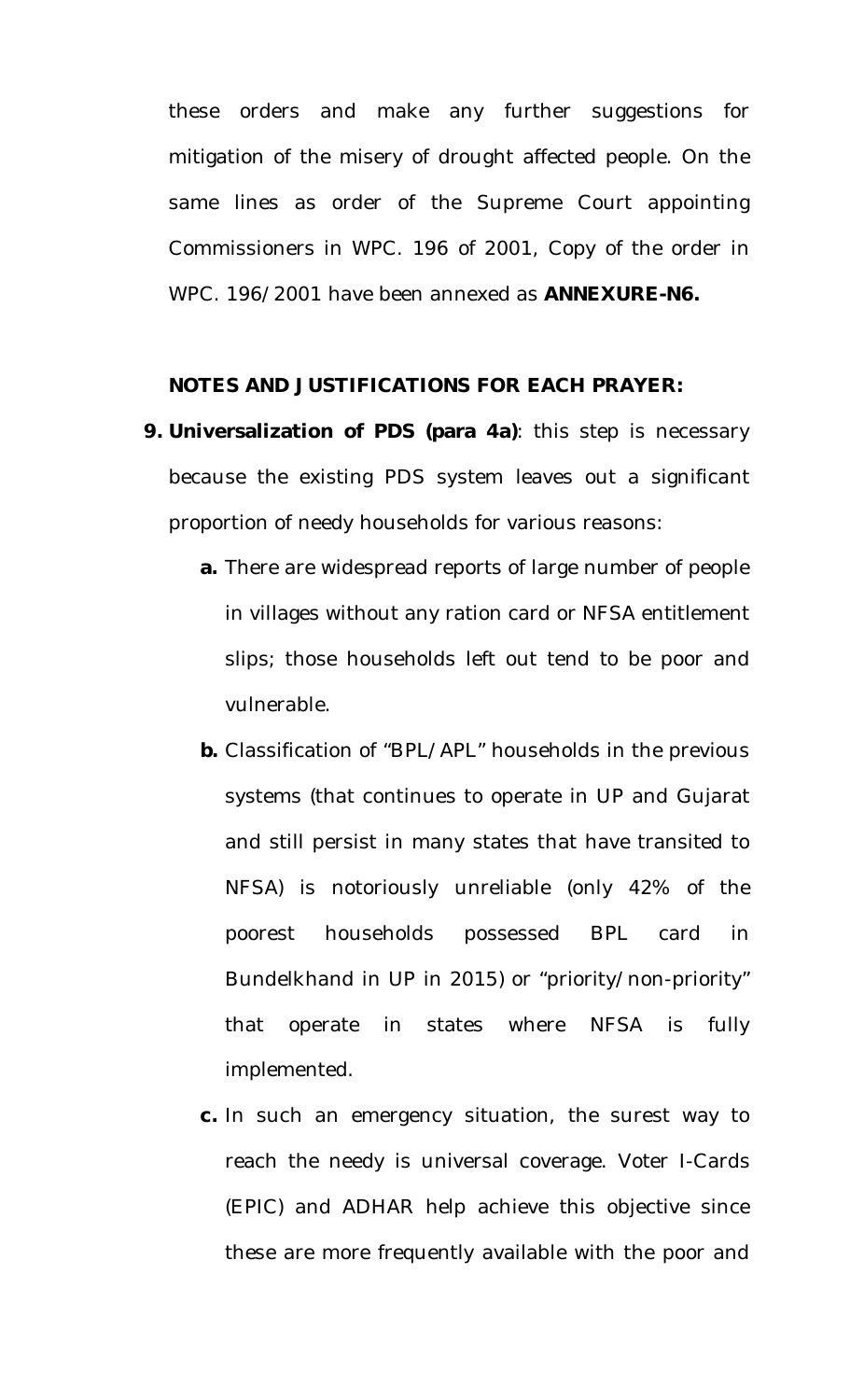needy and could help cover those who are left out of other identifications.

**d.** We propose to limit this benefit only for the most needy population: a) only rural areas in the districts/tehsil/blocks officially declared to be drought affected; b) only for the period till the effects of drought are neutralised. The period could be suggested by the Commissioners appointed by the Hon'ble Court.

# **10. Additional provision of daal and edible oil in PDS (para 4b):**

- **a.** Daal is the principle source of high quality protein for vegetarians in India. *Nutrient Requirements and Recommended Dietary Allowances for Indians*, National Institute Of Nutrition Indian Council of Medical Research, 2009 [ICMR] recommends that protein from cereals must be supplemented with pulses (legume protein). Its recommended high protein diet contains about 75 gm. pulses per person per day, but "Low cost Indian vegetarian diet" for an adult is 40 gms of pulses per person per day (ICMR, p. 112) which works out to 1.2 kg per person per month (about 6 kg per month per household).
- **b.** Actual consumption of pulses has been lower than this minimum recommendation. The average consumption in rural India reported by National Sample Survey for 2011-12 was 783 gm per person per month (about 4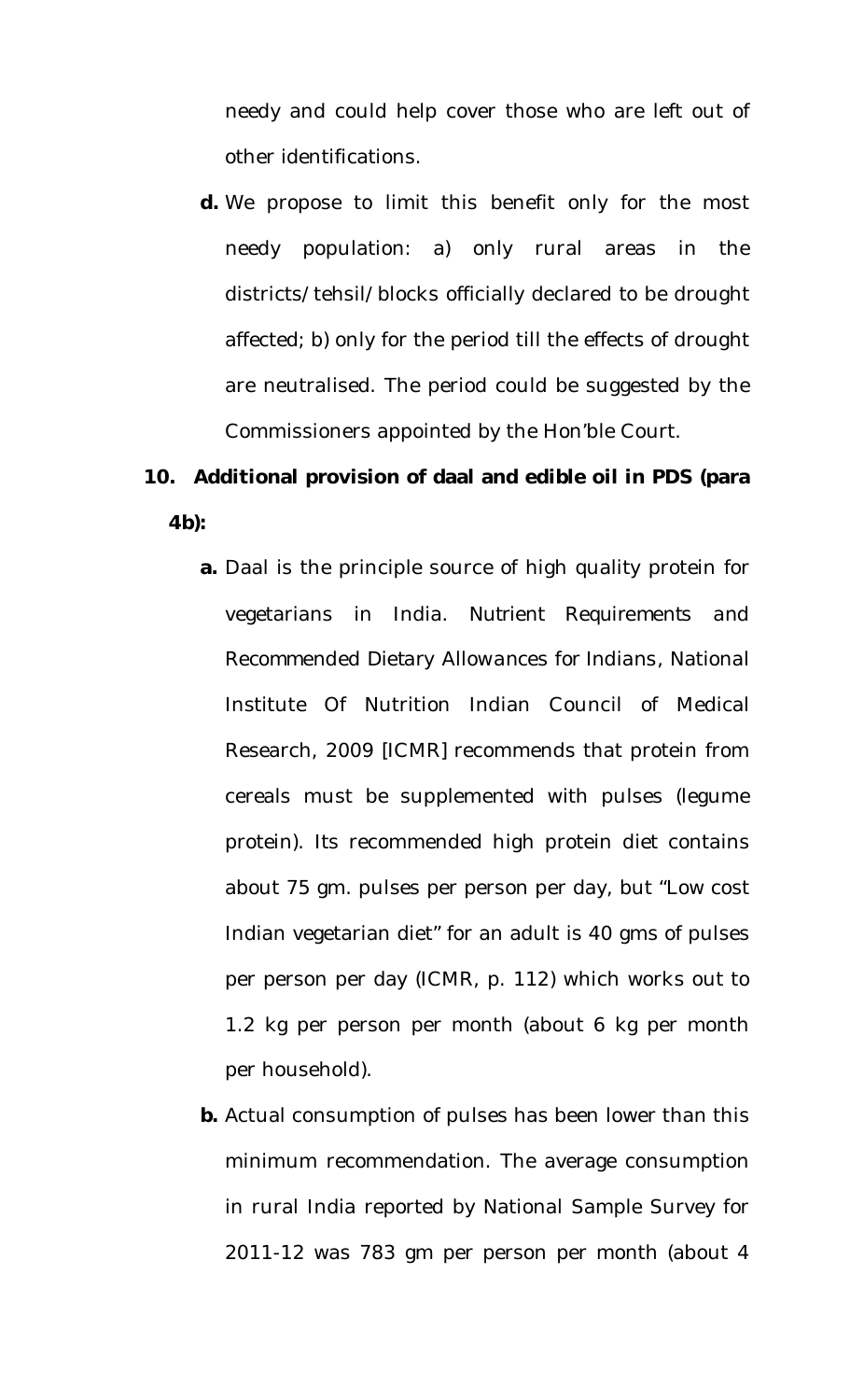kg per household per month). The drought has had a drastic effect on this already dangerously low consumption of pulses. Due to crop failure, the farmers and agricultural labour did not get their usual share of pulses. The sharp increase in the price of pulses made it prohibitive for them to buy. Swaraj Abhiyan's survey in Bundelkhand revealed that 39% families did not consume any daal in the 30 days prior to the survey. This indicates a nutritional emergency which could have long term consequences for public health, particularly for children.

- **c.** This is why we propose 2 kg daal per household per month, one-third of the minimum daal intake recommended for low cost vegetarian diet, for the drought affected population for a short period. This amount of daal (1 kg of Urad and 1 kg of Toor/Arhar per household per month) is already being offered by Tamil Nadu under its Special Public Distribution system.
- **d.** The price recommended here (Rs. 30 per kg) is the same as existing in Tamil Nadu. This balances the dual requirement of affordability for the distressed poor while keeping government's subsidy under check.
- **e.** Similarly, the minimum requirement of "visible fat in Indian adults" has been fixed at 20-40 gm. per person per day (ICMR, p. 132)which works out to a minimum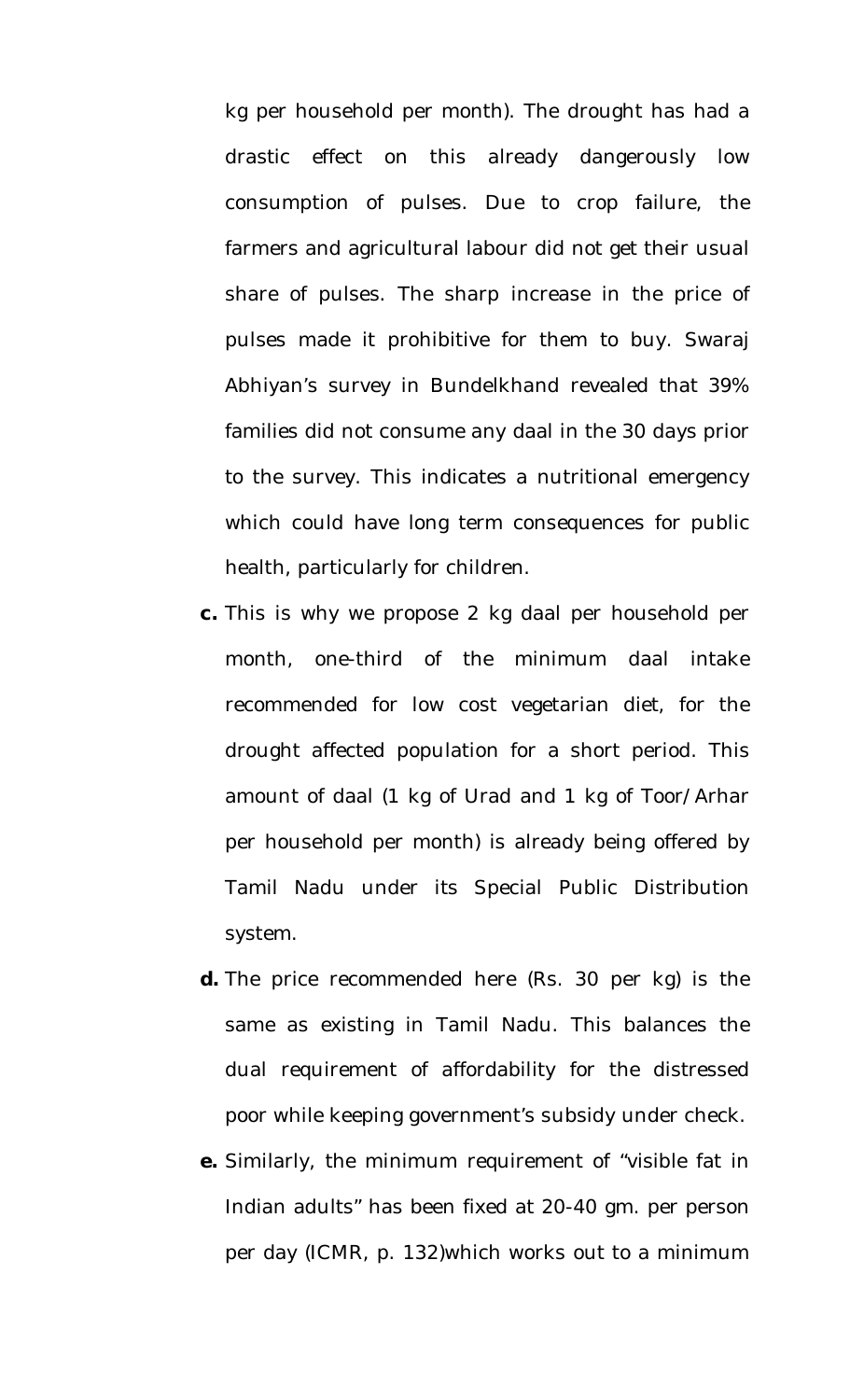of 600 gm per person per month (or about 3 kg per household per month). Here again we propose onethird of this bare minimum as additional quota through the PDS for the drought affected areas for a limited period at the existing price in Tamil Nadu.

#### **11. Egg (or milk)as part of Mid-Day Meal scheme (para 4c)**

- **a.** School growing children need quality nutrition for which egg and milk are critical. In drought-affected areas, besides general decline in quality of food, shortage of fodder for cattle has led to widespread selling of cattle and reduction in their milk. Therefore it is critical to supplement the mid-day meal for school going children so that it can partly make up for nutritional deficiency at home. Hence the proposal for one egg per day. Egg has the advantage that it cannot be adulterated easily. If it is not possible to provide egg, or it is not acceptable to student or local community, then 200 gm of milk can be provided.
- **b.** Egg is already being provided in the MDM menu in 11 states, but not in the currently drought affected states of Karnataka, Maharashtra, M.P., Chhattisgarh, U.P., Haryana and Gujarat. Some states like U.P and Gujarat are offering milk on selective basis. Our plea is to extend it to all rural schools in the drought affected areas.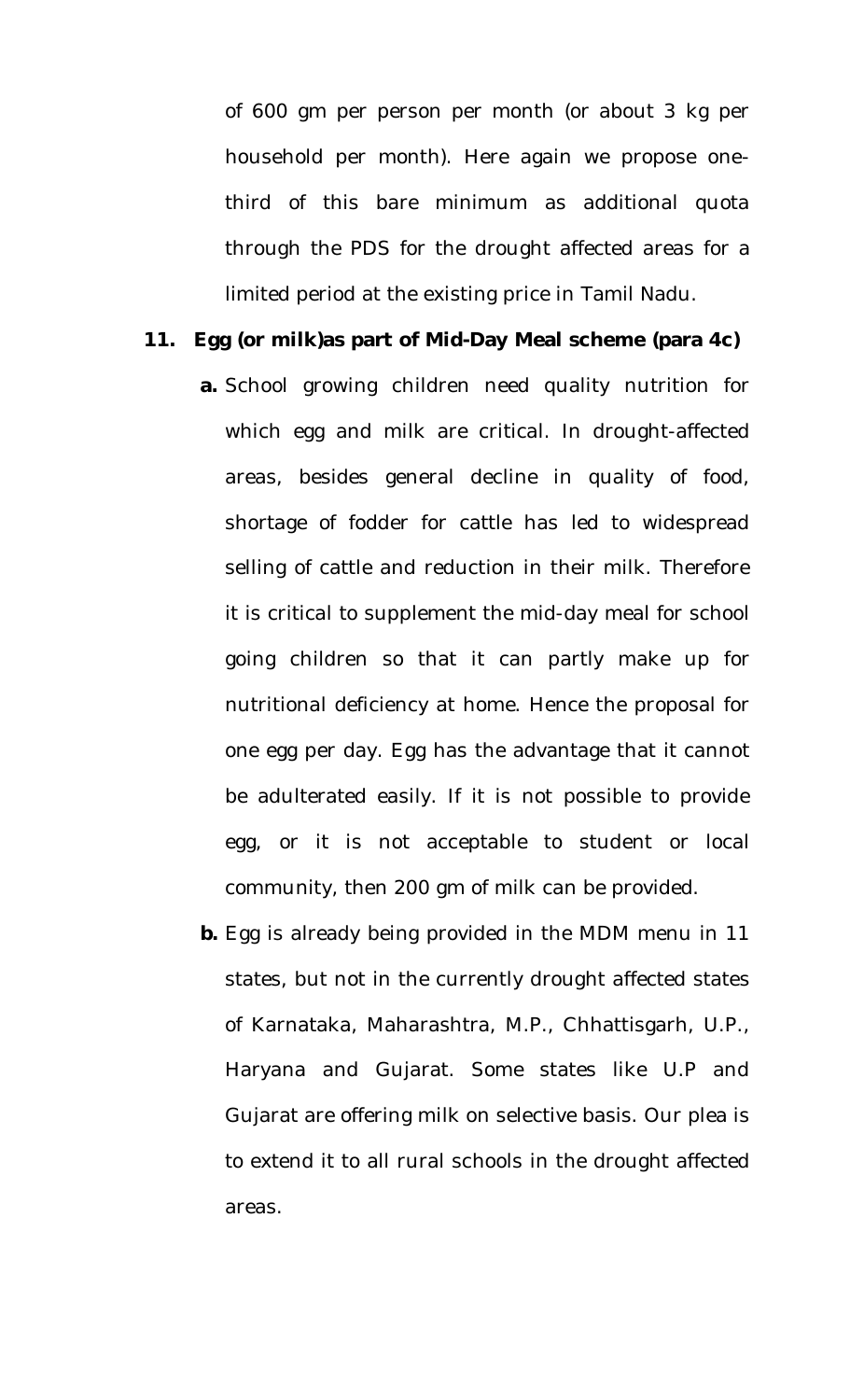- **12. Use of MNREGA for drought relief (para 5):** although implementation of MNREGA is legally binding, the scheme has not been used effectively for drought relief.
	- **a.** Online official statistics show that there is no appreciable increase in employment offered under MNREGA in drought-affected states this year, compared to the employment offered in non-drought years like 2012-13 and 2013-14. Copy of the data from MNREGA website for the years 2012-13 and 2013-14 has been annexed as **ANNEXURE-N7**.
	- **b.** Many states have complained about an informal ceiling on MNREGA funds that prevents them from using this at this moment; they need to be assured that MNREGA funds will flow without any interruption.
	- **c.** The existing procedure of accessing MNREGA requires demand generation from the job-seekers through Panchayat. This needs to be changed during drought time, since there is presumption of demand for employment. The states may be asked to hold MNREGA applications camps where demand can be ascertained and works sanctioned on the same lines as ordered by UP government for select districts.

#### **13. Distribution of Input subsidy (Para 6a):**

**a.** This is a form of crop loss compensation from the State Disaster Relief Fund or the National Disaster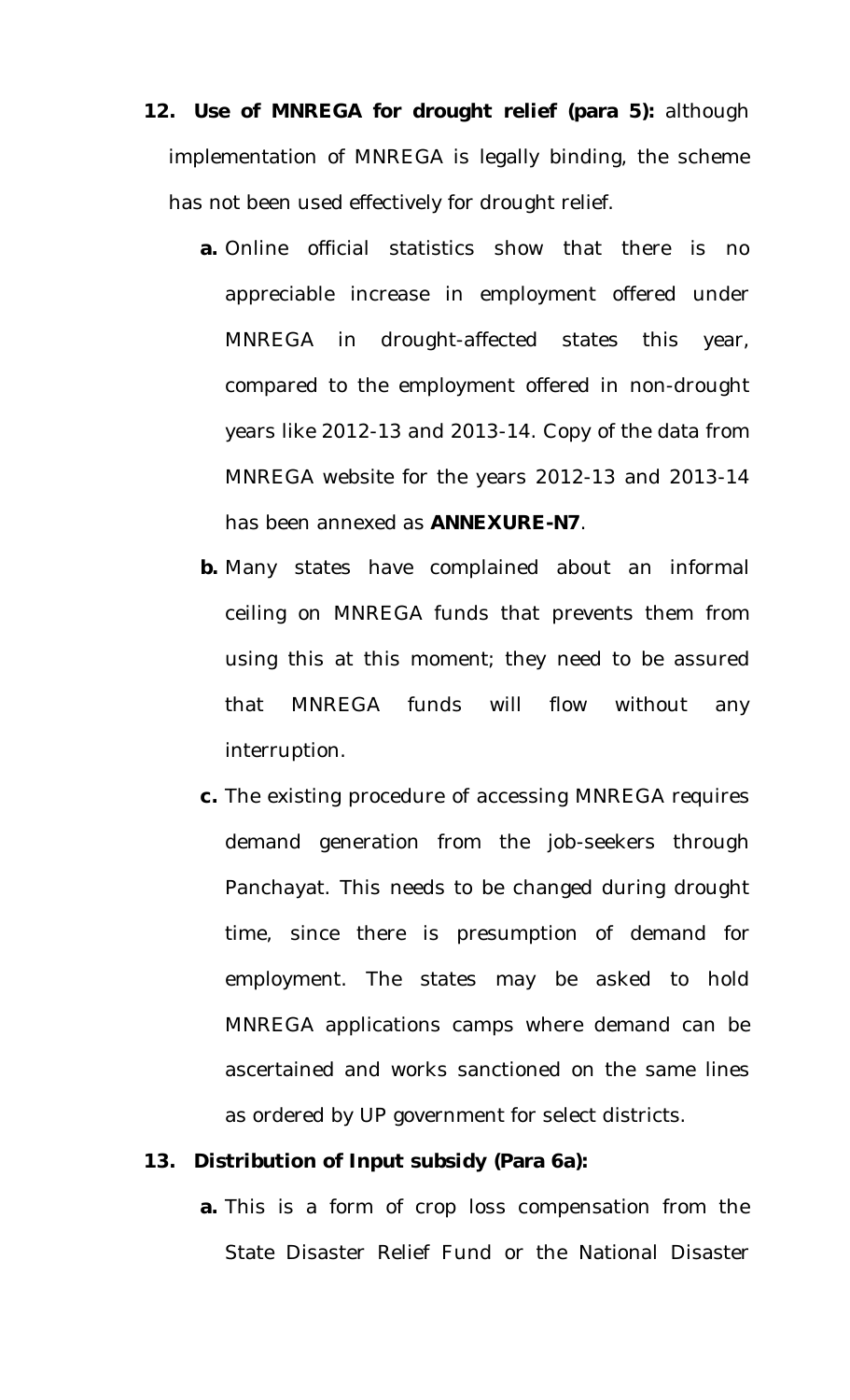Relief Fund. The Union government has laid down norms for payment in its circular of Ministry of Home Affairs (32-7/2014-NDM-1 dated 8 April 2015). The circular provides for rates of input subsidy for different kinds of landholdings where crop loss is 33% and above.

**b.** Experience of input subsidy shows that the payment takes a long time, even up to a year, and is subject to arbitrariness, discrimination and massive corruption at the local level (Lived Anamoly, Assessment Report by Centre for Science and Environment, 2015). Hence the plea for quick and transparent disbursal before the end of the current financial year.

# 14. **Fodder Bank and Fodder Availability enhancement (para 6b):**

- a. Union of India had included a new component on "Establishment of Fodder Bank" in the Centrally Sponsored Fodder and Feed Development Scheme (CSFFDS), and the National Mission for Protein Supplements (NMPS), for the areas notified as drought affected in 2012. It is requested that the same benefits be extended to all the drought affected areas in the country this year as well and that there be no cap on support for this component by the Union of India.
- b. Union of India had, in anticipation of drought, issued detailed Advisory to all the states on measures to be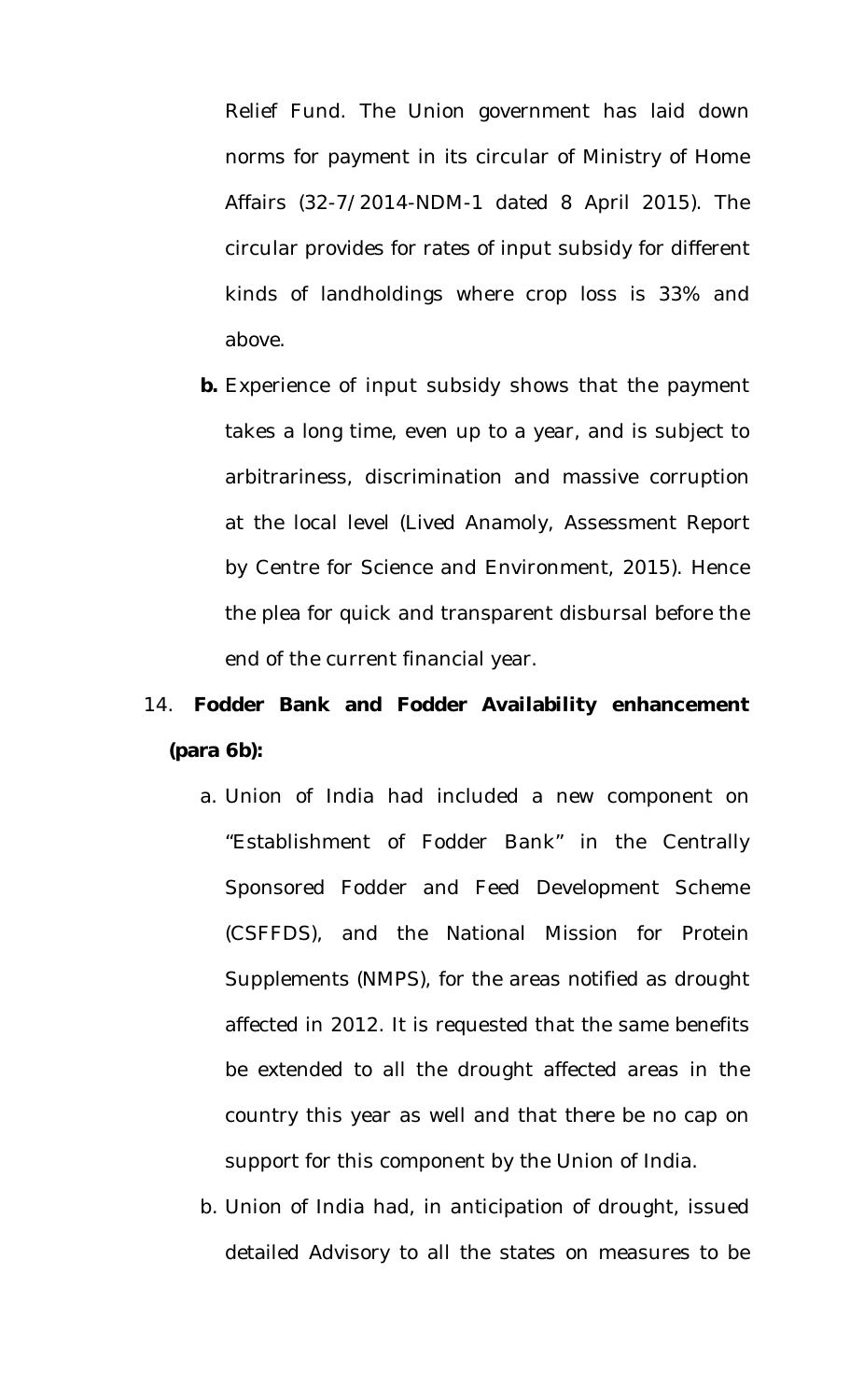taken on fodder availability during the drought period. Since most states did not take these steps, the Court may consider directing them to comply with these now.

- 15. **Crop loan restructuring and relief (para 6c):**State governments can order various reliefs for the drought affected farmers, including deferment of various arrears and restructuring of loans by rural banks. But the restructuring of loans by nationalised banks requires the involvement of State Level Bankers Committee as per the guidelines issued by the Reserve Bank of India. While these meetings have taken place in most states following the drought, restructuring of agricultural loans has not taken place as per the guidelines. This needs to be monitored by the Hon'ble Court with the help of independent Commissioners.
- 16. **Emergency measures for drinking water supply (para 6d):** The Manual for Drought Management details measures to be taken by the Government for managing water resources in the drought affected areas including policy for use of reservoir storage (p. 71), repair and augmentation of all existing water supply schemes (p. 71) and other emergency measures for supply of drinking water (pp. 75- 77). The States may be directed to follow these.